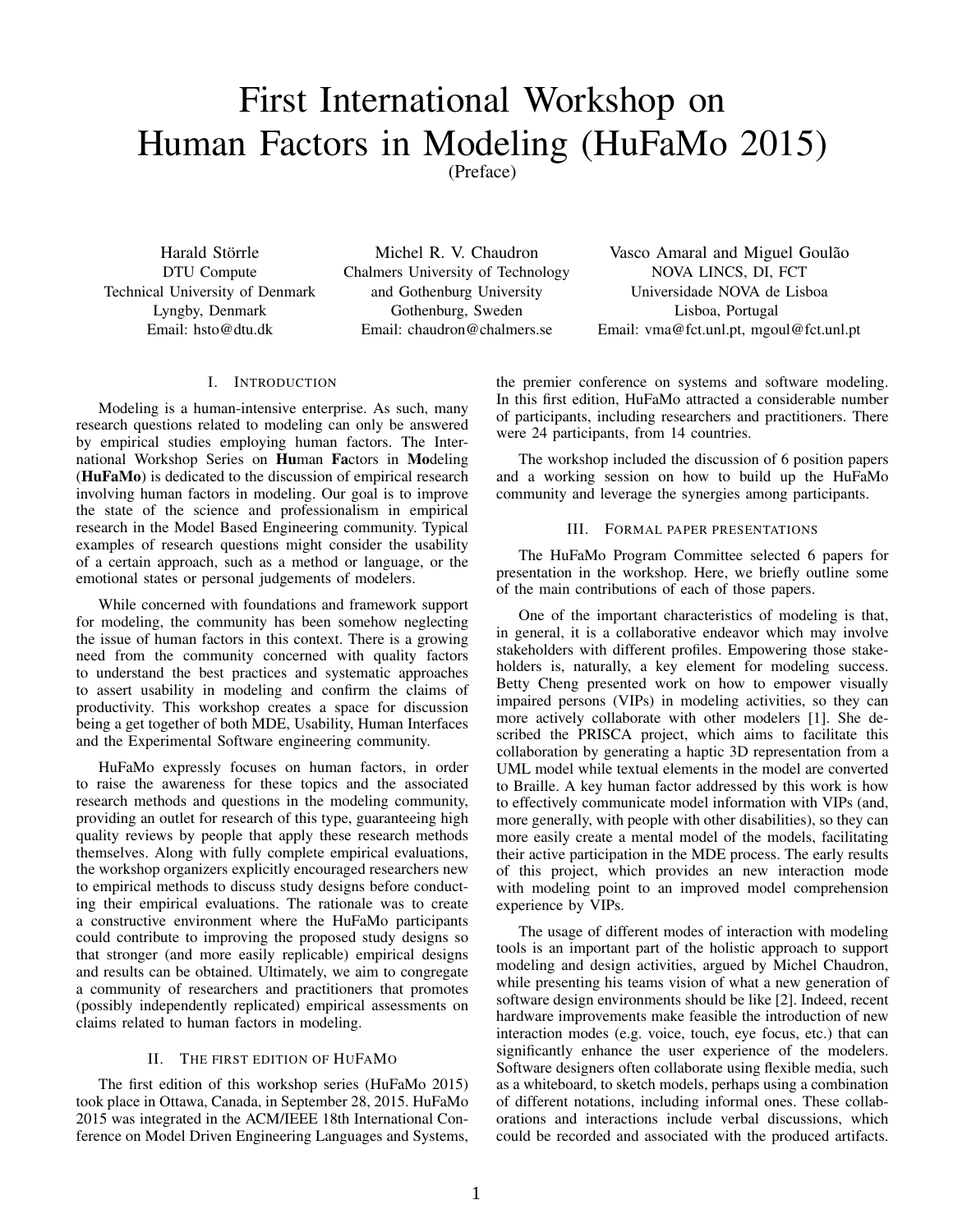To support this vision, it is essential to integrate the artifacts produced with different modes, notations, tools and platforms, so that they can potentially be transformed, reorganized and even transferred to subsequent processing tasks. For example, a hand-drawn class diagram can be transformed to a formal class diagram, and the audio of the discussion held while designing this diagram could be associated to the formal diagram, to provide traceability for the design rationale. The class diagram could then be used as a source for generating an implementation, and all this could be done while preserving traceability links to the original artifacts.

Selecting the most adequate modeling language for a given purpose is essential to increase the productivity of the people involved in modeling. Grischa Liebel presented a controlled experiment, performed with undergraduate students, comparing two alternative behavioral requirements modeling languages in terms of the comprehensibility of functional requirements they support [3]. The two languages, Modal Sequence Diagrams and Timed Automata provided a similar level of comprehensibility, although the subjects using Modal Sequence Diagrams answered significantly more questions than those than those using Timed Automata. As such, if speed or efficiency are a priority, Modal Sequence Diagrams may be more adequate than Timed Automata. This is yet to be confirmed with more experienced modelers, as different profiles may lead to significantly different results.

Acknowledging the relevance of using the most adequate formalism for a given activity in software development may sometimes lead to the identification of the need for a new language, particularly if there is a perception that the current baseline solution introduces unnecessary accidental complexity. An instance of this scenario can be found in the construction of the Hasselt domain-specific language, which combines textual and visual models, and was created to facilitate the implementation of multimodal systems. Fredy Cuenca discussed an experiment to compare Hasselt with the baseline solution (implementations in C#, in this case) [4]. Although the differences of the collected completion times were not statistically significant, the subjective evaluation of participants shows they saw value in the proposed models (in Hasselt).

In order to really benefit from modeling activities, it is important to provide modelers with adequate tool support. Victor Guana presented an empirical study design aimed at evaluating developer performance, in terms of time and precision, while using two different approaches (classical integrated development environment vs. specialized traceability visualizations for model transformation compositions) [5]. The planned experiment aims at two research questions: how developers answer questions involving the discovery, filtering and summarization of artifacts that constitute a model-based code generator, and whether they can perform these activities with a better performance using tool supported interactive traceability visualizations.

Ultimately, the practitioners perception on the value of modeling is a key element for its successful adoption in industry. Badreddin et al. performed a survey with undergraduate and graduate students from 3 universities, in Canada, Israel and the United States of America, to assess their perception of the value of modeling as they progress in their studies [6]. Students perception on the value of modeling decreases, as they progress within their degree. In spite of this, graduate students do have a more favorable opinion of modeling than undergraduates, especially for communication, documentation, as well as tool availability and readiness. This more favorable perception by graduate students to the different kind of modeling tasks they typically perform, which may be more suitable to modeling approaches. In any case, the authors suggest further exploring these perceptions, as this will provide insights that could be valuable in reshaping the way modeling is taught.

#### ACKNOWLEDGMENTS

The authors would like to thank the authors who submitted their works to this first edition of the HuFaMo workshop, all the attendees of the workshop sessions, the PC members who reviewed the submissions, and the remaining organization members.

#### **ORGANIZERS**

# *General chairs:*

Harald Störrle, Technical University of Denmark, Denmark

Vasco Amaral, Universidade Nova de Lisboa, Portugal

Michel Chaudron, Chalmers University of Technology and University of Gothenburg, Sweden

# *Publication chair:*

Miguel Goulão, Universidade Nova de Lisboa, Portugal

#### *Publicity chair:*

Ankica Barišić, Universidade Nova de Lisboa, Portugal

#### *Web chair:*

Vlad Acretoaie, Technical University of Denmark, Denmark

# *Program Committee:*

Silvia Abrahão, Universidad Politècnica de Valencia, Spain

Laura Beckwith, Configit UX, Denmark

Fernando Brito e Abreu, ISCTE-IUL, Portugal

Håkan Burden, Victoria ICT AB, Sweden

Marcela Genero, Universidad de Castilla-La Mancha, Spain

Regina Hebig, LIP6, Sorbonne Universités Paris, France

Emilio Insfran, Universidad Politècnica de Valencia, Spain

Geylani Kardas, Ege University, Turkey

Grischa Liebel, Chalmers and Gothenburg Univestity, Sweden

Marjan Mernik, University of Maribor, Slovenia / University of Alabama at Birmingham, USA

Lutz Prechelt, Freie Universitt Berlin, Germany

Jean-Sebastien Sottet, Luxembourg Institute of Science and ´ Technology (LIST), Luxembourg

Juha-Pekka Tolvannen, MetaCase, Finland